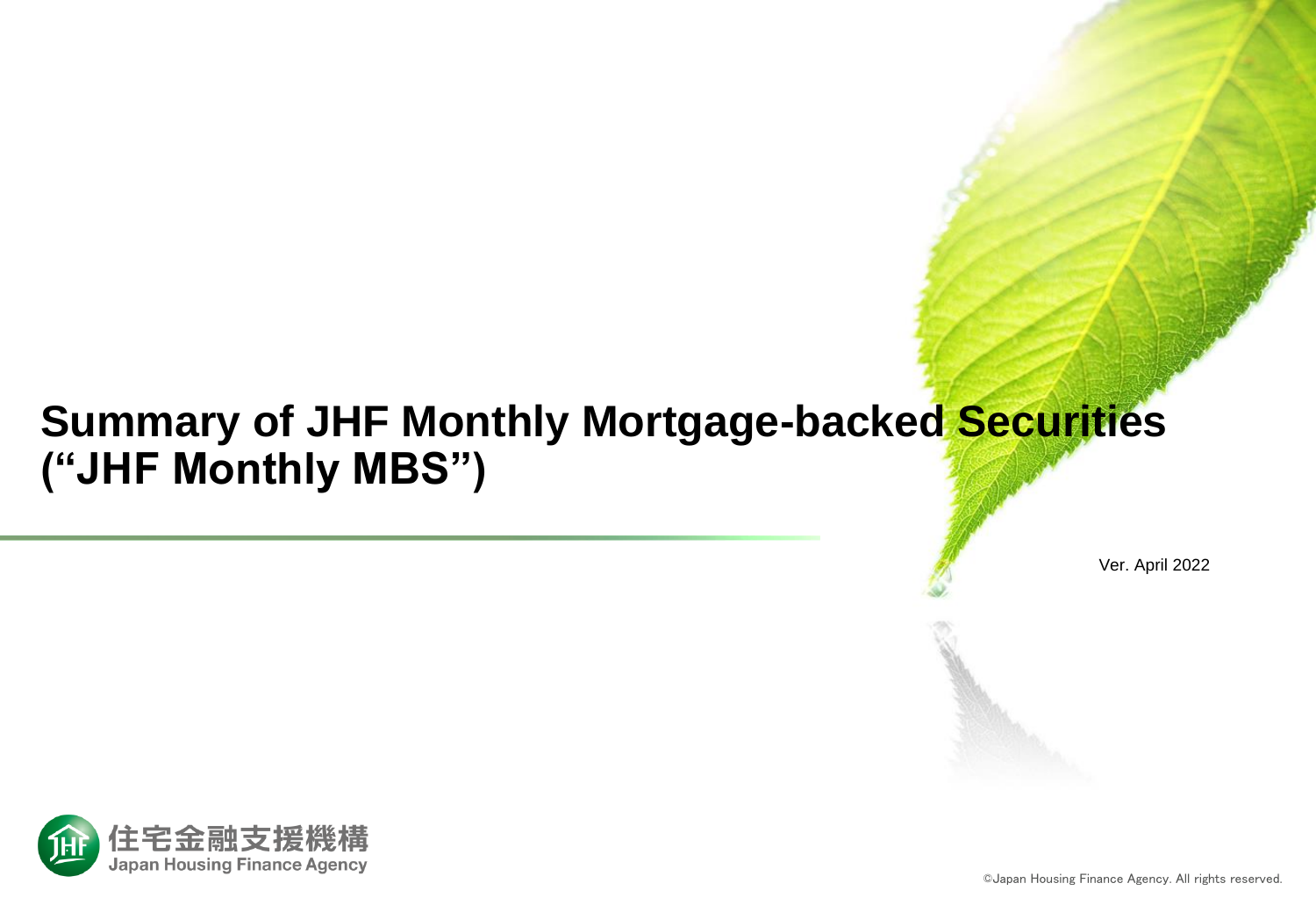## Securitization support business ("Purchase Program") and JHF Monthly MBS

- Private financial institutions partnered with Japan Housing Finance Agency ("JHF") offer and execute long-term fixed-rate housing loans ("Flat 35")
- JHF purchases Flat 35 from the private financial institutions and entrusts Flat 35 to whom JHF concludes trust agreements and establishes a third-party beneficiary trust for the holders of JHF Monthly Mortgage-backed securities (herein after "JHF Monthly MBS")
- **JHF** issues bonds backed by trust assets
- Should a Beneficiary Certificate Trigger Event occurs, the rights under JHF Monthly MBS shall be extinguished, and upon completing the beneficiary determination procedure, JHF Monthly MBS will be replaced with the beneficiary certificate backed by the sole credit of the trust asset



#### Beneficiary Certificate Trigger Events

- 1. The successor of JHF Monthly MBS obligation is not determined by the act, and the dissolution of JHF is enforced by the act and JHF is dissolved by this act.
- 2. An act is enacted to designate as the successor of JHF Monthly MBS obligation a joint stock corporation (kabusiki kaisha) or a legal entity to which application of the Corporate Reorganization Act or other similar bankruptcy proceedings is legally permitted, and JHF is dissolved by such act.
- 3. An act is enacted to designate as JHF Monthly MBS obligor a joint stock corporation or a legal entity to which application of the Corporate Reorganization Act or other similar bankruptcy proceedings is legally permitted, and JHF MBS obligor becomes such legal entity.
- 4. JHF fails to fulfill its payment obligation under JHF Monthly MBS or other bond issued or assumed by JHF on the day such obligation is due and such condition is not cured within 7 days.

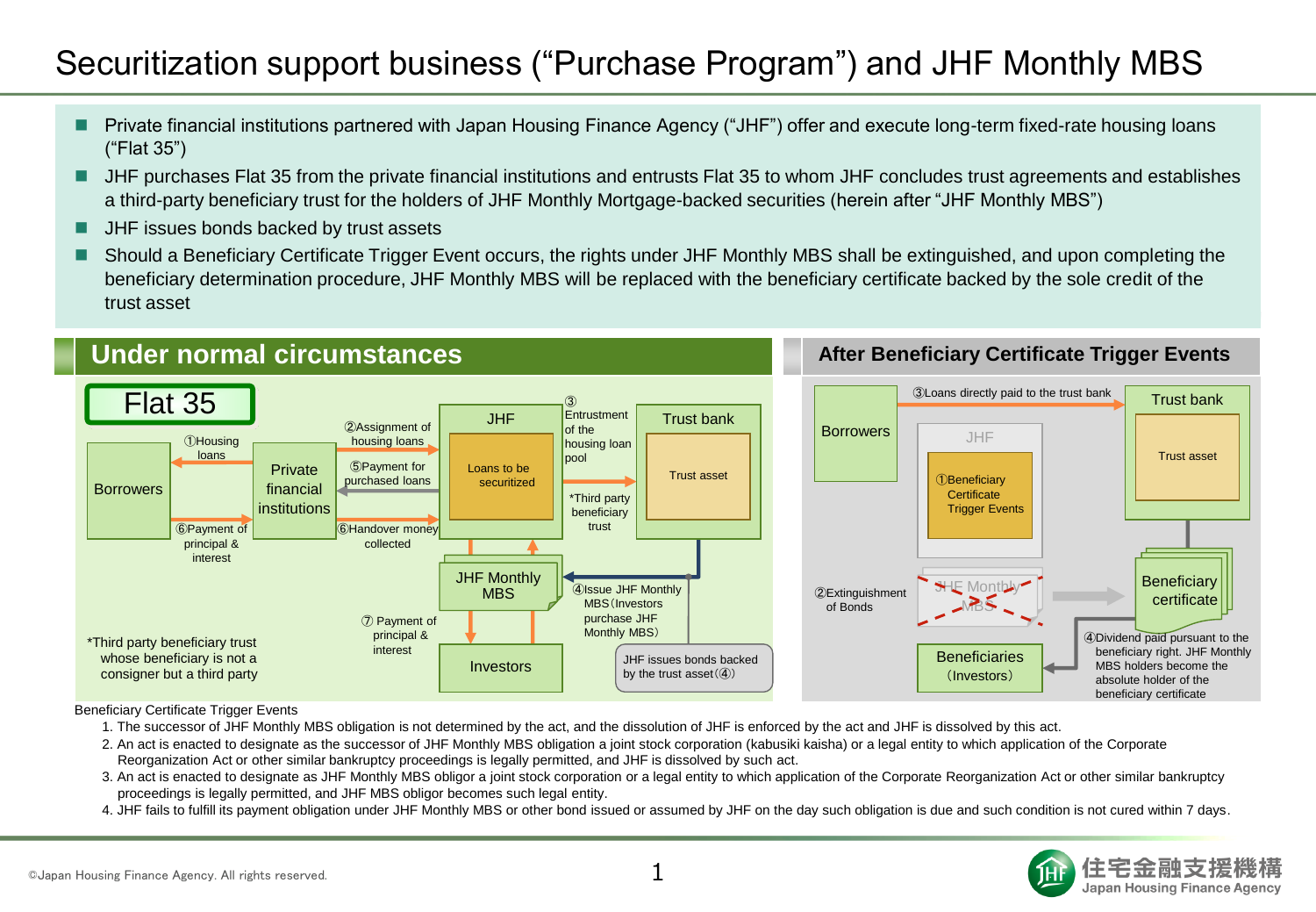| <b>Point</b> |    | Asset-backed *Agency bond                                                                                                                                                 |
|--------------|----|---------------------------------------------------------------------------------------------------------------------------------------------------------------------------|
|              |    |                                                                                                                                                                           |
| <b>Point</b> |    | Homogeneous and regionally-diversified housing loan pools                                                                                                                 |
|              |    |                                                                                                                                                                           |
| <b>Point</b> | 3  | JHF bearing the burden of credit risks of defaulted loans                                                                                                                 |
|              |    |                                                                                                                                                                           |
| <b>Point</b> | Δ. | Achievement of AAA ratings by over-collateralization                                                                                                                      |
|              |    |                                                                                                                                                                           |
| <b>Point</b> |    | Monthly payment of principal and interest in accordance with the repayment<br>of entrusted housing loan pools, leading to the application of monthly pass-through payment |
|              |    |                                                                                                                                                                           |

\* Agency Bonds are issued by government agencies called as " Zaito Agencies."



僟構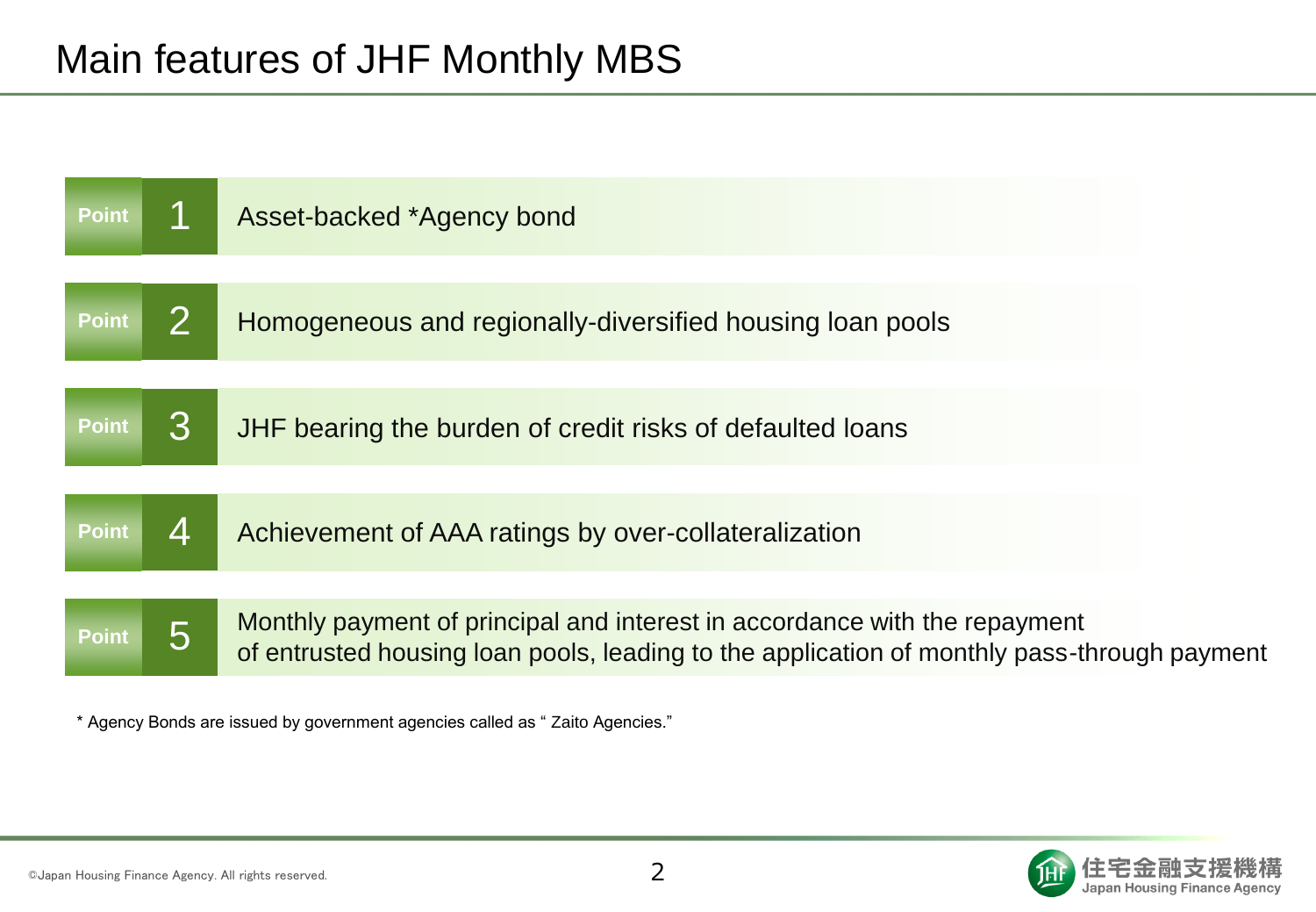### Asset-backed Agency bond **Point**

**H** JHF Monthly MBS is an asset-backed Agency bond

1

- Prior to the Beneficiary Certificate Trigger Event, JHF is responsible for all principal and interest payments backed by its high credit. After the Beneficiary Certificate Trigger Event, JHF Monthly MBS is no longer a Agency bond but converted to a beneficiary certificate
- The risk weight of the Agency bonds under BIS regulations (Basel standardized approach) is 10 percent according to Japanese FSA





**Before Beneficiary Certificate Trigger Events**

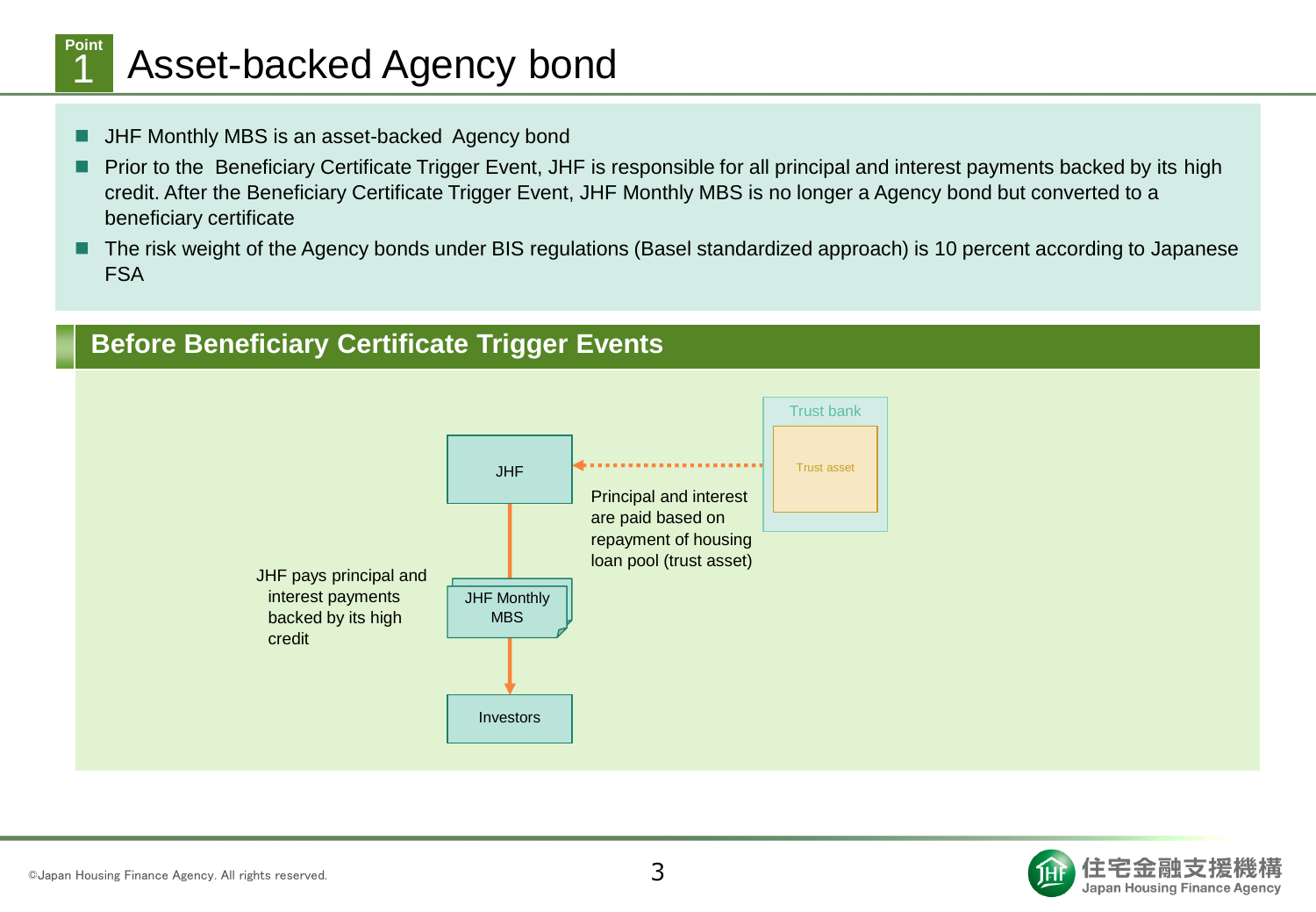#### Homogeneous and regionally-diversified housing loan pools **Point** 2

- Housing loan pools are regionally well diversified, because JHF purchases housing loans nationwide
- Housing loan pools are homogeneous, because JHF applies standardized uniform criteria("Purchase standards") to all housing loans when purchasing the loans from private financial institutions
- JHF Monthly MBS is backed only by JHF eligible loans enabling straightforward cash flow analysis, because JHF sets eligibility standards of housing loans, such as timing of loan execution and other lending criteria, for loans JHF purchases



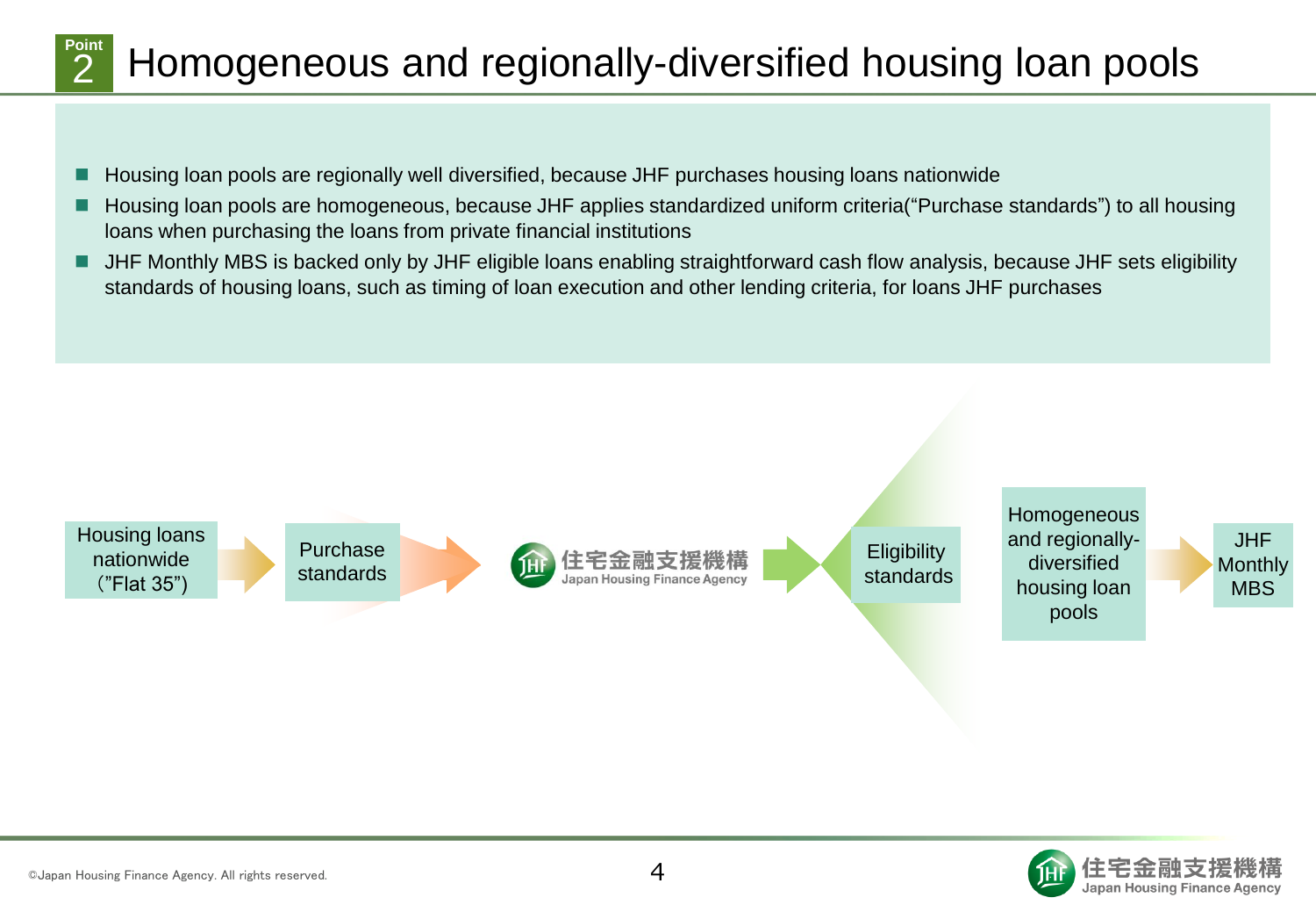#### JHF bearing the burden of credit risks of defaulted loans **Point** 3

- JHF continues its payment of principal and interest of delinquent loans up to three months
- JHF purchases the defaulted loans such as four-month delinquent loans and excludes them from the trust asset. In such case, principal of such loans will be prepaid in an amount equal to the ratio of the outstanding principal amount of JHF Monthly MBS divided by the outstanding amount of entrusted housing loans\*. This payment method is called "Cancellation Method"\*\*,\*\*\*\*
- \* The outstanding amount of entrusted housing loans is calculated by assuming no delinquency of housing loans
- \*\* As for S-series MBS\*\*\* and Monthly MBS issued by the former-Government Housing Loan Corporation ("GHLC"), JHF replaces defaulted loans, such as loans delinquent for four months, with performing loans having similar loan conditions and maintains the soundness of the entrusted housing loan pools. This method is called "Replacement Method"\*\*\*\*
- \*\*\* S-series MBS was issued from FY2005 to FY2009 and backed by housing loans under the Direct Lending Business and issued for refinancing purpose of the Direct Lending Business
- \*\*\*\* The Cancellation Method and Replacement Method are applicable only prior to the Beneficiary Certificate Trigger Events

## **Image of Cancellation Method**



**The soundness of the trust asset is maintained at all times before the Beneficiary Certificate Trigger Events**



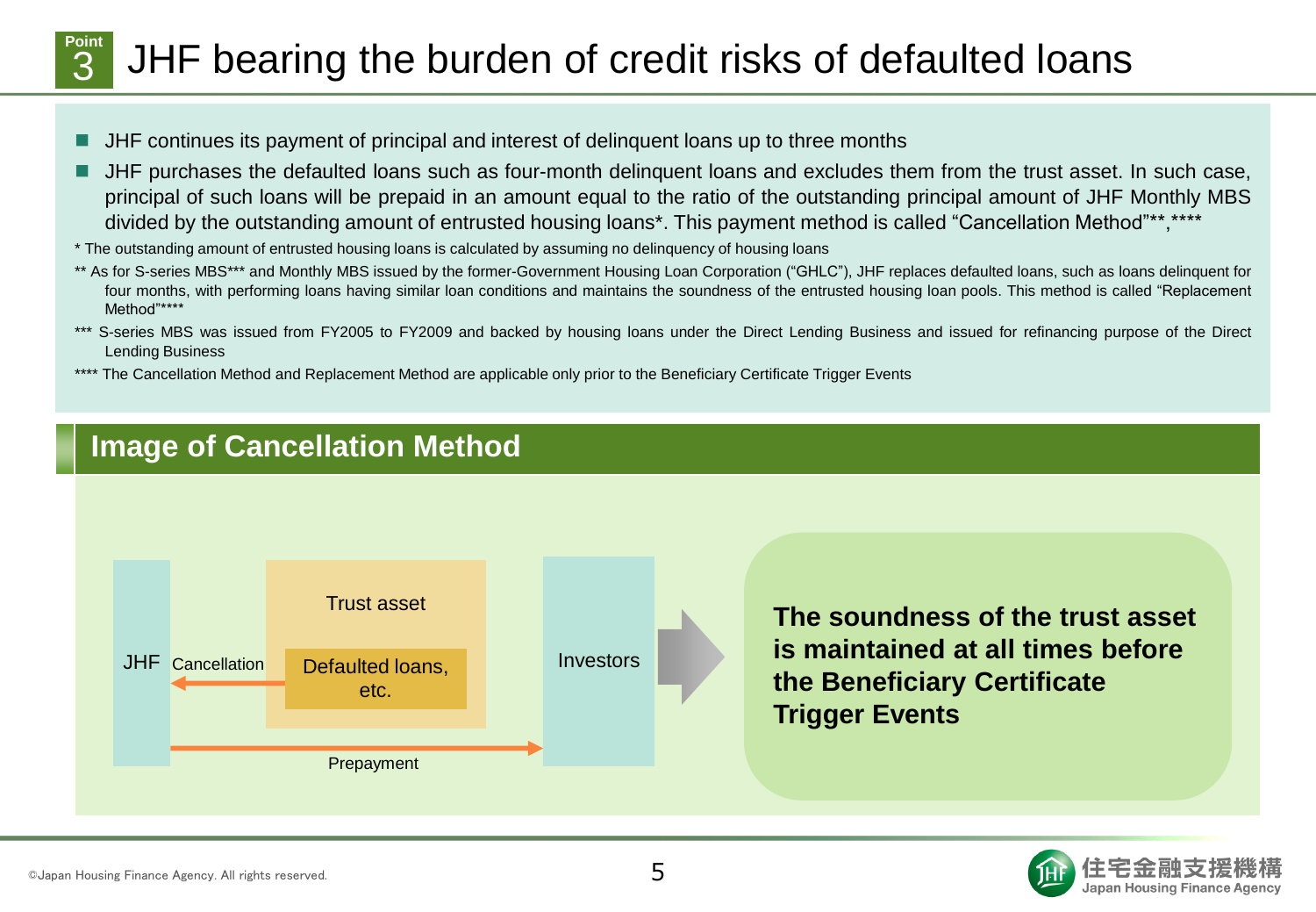#### Achievement of AAA ratings by over-collateralization ("OC") **Point**  $\boldsymbol{\varDelta}$

- Sufficient level of OC is provided to achieve the highest AAA ratings at the time of JHF Monthly MBS issuance
- By minimizing the associated credit risk, JHF Monthly MBS investors are able to invest by focusing just on interest-rate risks and prepayment risks



\* Above chart describes an image of OC before and after the Beneficiary Certificate Trigger Events. Therefore, the chart does not represent the actual OC ratio.

\*\* JHF receives A+/AA+ issuer credit ratings from S&P/R&I(As of March 31,2022). For the latest issuer credit ratings , visit the website of each rating agency.

\*\*\* The rating of JHF Monthly MBS given by S&P has an identifier ("sf") that indicates structured finance

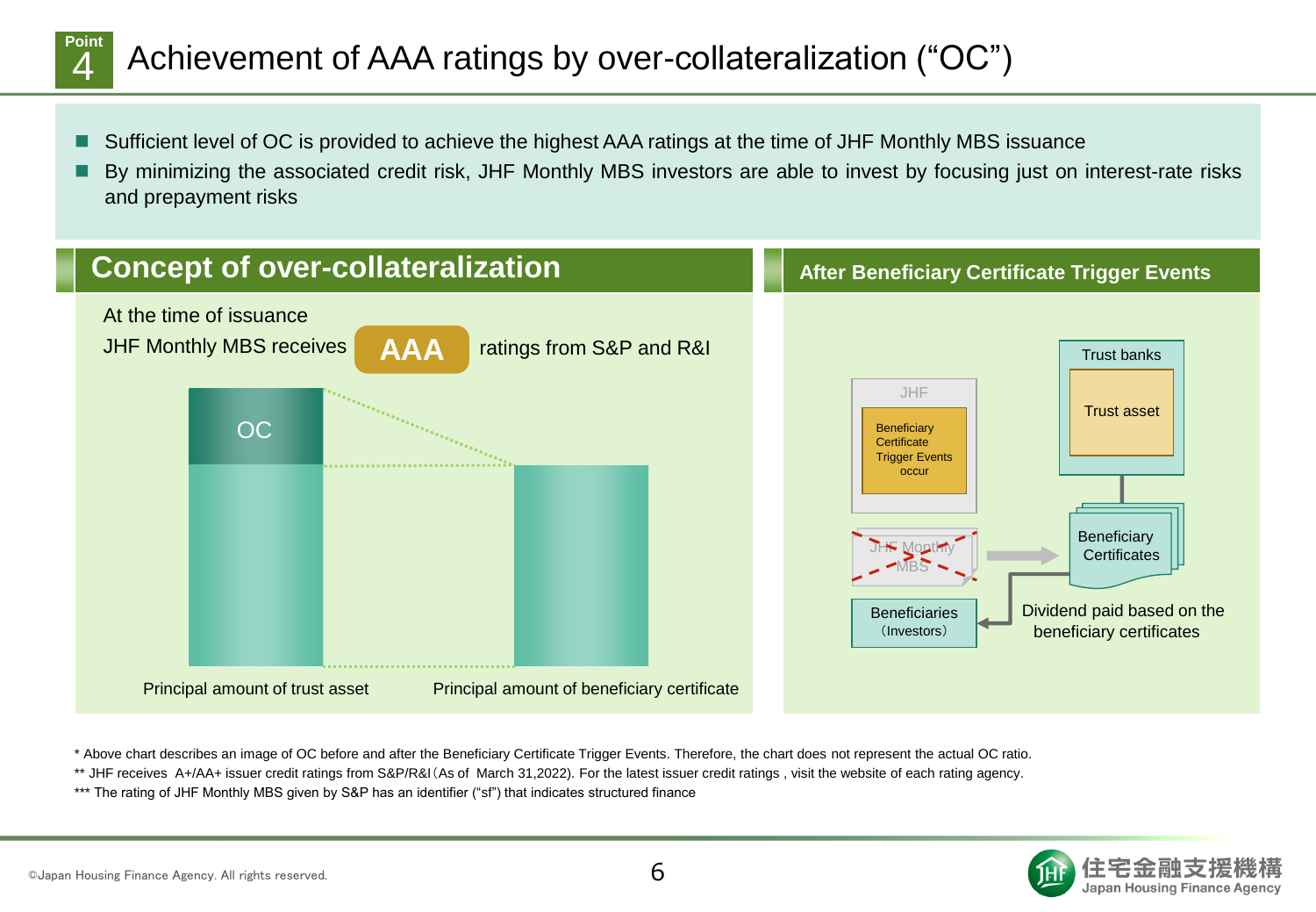#### Monthly payment of principal and interest in accordance with the repayment of entrusted housing loan pools, leading to application of monthly pass-through payment – Part 1 **Point** 5

- **I** JHF Monthly MBS is an asset-backed security backed by a pool of housing loans
- JHF pays to the investors the principal and interest of JHF Monthly MBS in accordance with the repayment amount of the entrusted housing loan pools backing JHF Monthly MBS
- As the principal and interest of housing loans are paid monthly in general, investors of JHF Monthly MBS are also paid monthly
- Housing loans are paid as scheduled and can also be prepaid. Thus, the principal and interest payment of JHF Monthly MBS fluctuate in accordance with the prepayment condition of underlying housing loans
- Such principal and interest payment are called "Monthly Pass-through Payment"



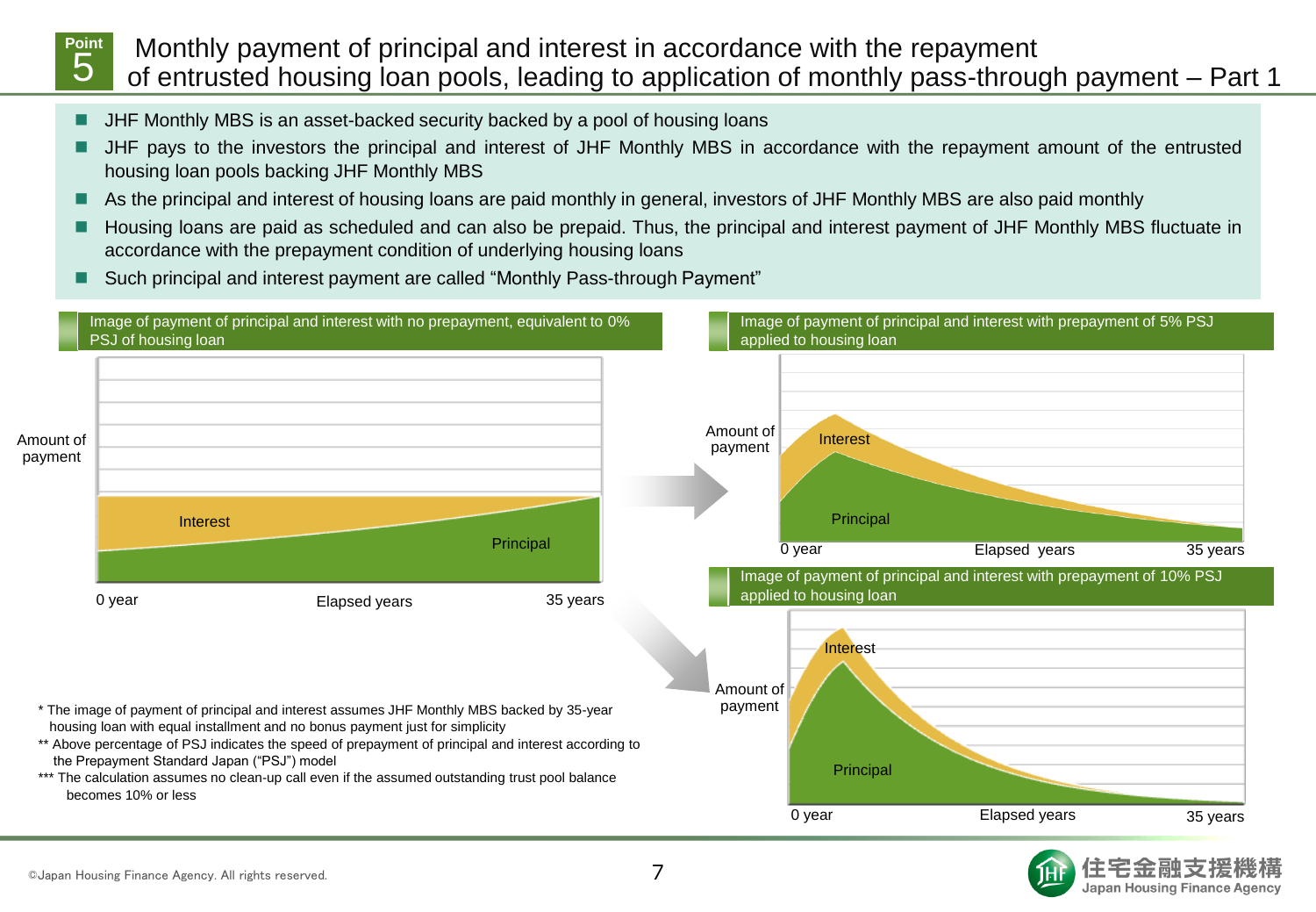

Monthly payment of principal and interest in accordance with the repayment of entrusted housing loan pools, leading to application of monthly pass-through payment – Part 2

- According to the month X collection of the actual principal amount, JHF Monthly MBS principal redemption amount on 10<sup>th</sup> day of month  $X+2$  is determined on the 25<sup>th</sup> day of month  $X+1$
- Before Beneficiary Certificate Trigger Events, principal and interest of JHF Monthly MBS is pro-rated and paid accordingly to the outstanding amount of JHF Monthly MBS and OC ratio. This payment is called "Pro-rata Payment"
- In case of the Beneficiary Certificate Trigger Events, principal payment of the beneficiary certificate is accelerated in lieu of the payment to OC. This payment is called "Sequential Payment"





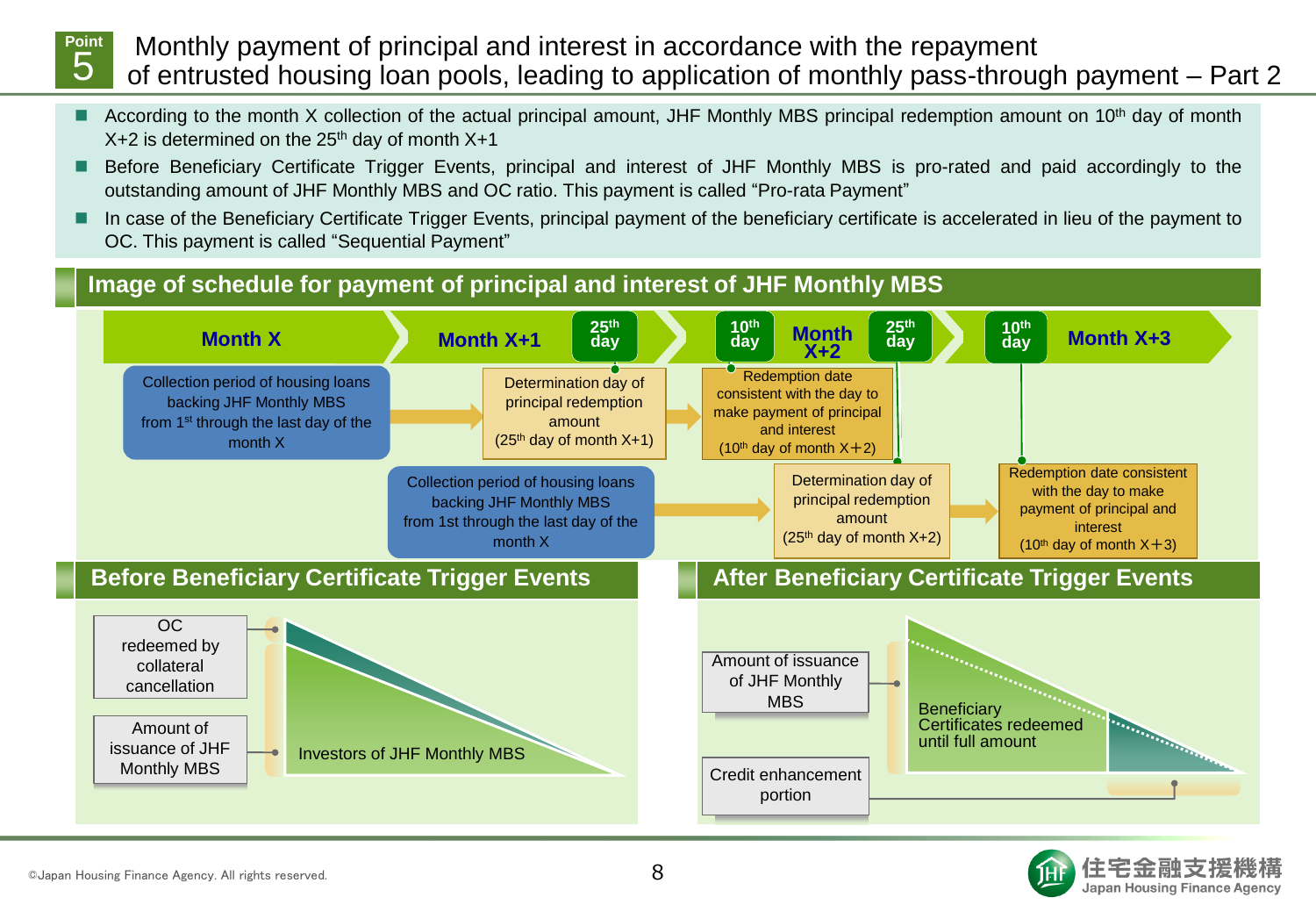## Where to find information about JHF Monthly MBS

- Information related to JHF and JHF Monthly MBS are available on JHF website and on information vendor's screens
- Rating agencies provide their views by rating reports and news letters
- Prospective Lead Managers and Underwriters provide data to assist decision-making on investment of JHF Monthly MBS



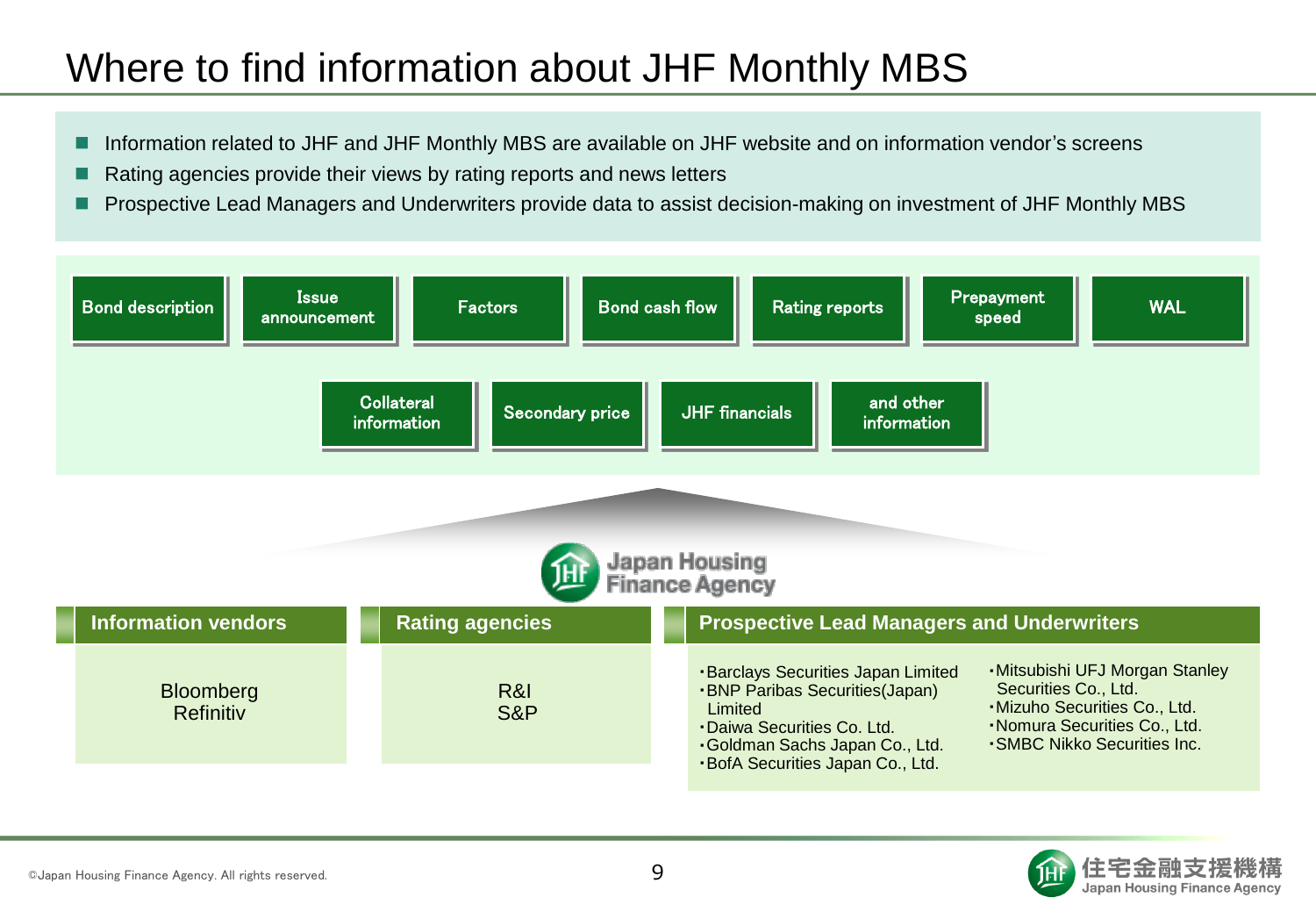# Summary of funding plan (FY2022)

### **Actual issuance amount and funding plan by JHF**

US \$ billion

|                                                          | <b>FY2021</b> |               | <b>FY2022</b> |
|----------------------------------------------------------|---------------|---------------|---------------|
|                                                          | <b>Budget</b> | <b>Actual</b> | <b>Budget</b> |
| <b>Mortgage-backed securities</b><br>("JHF Monthly MBS") | 18.840        | 15.210        | 18.372        |

US\$1=JPY100